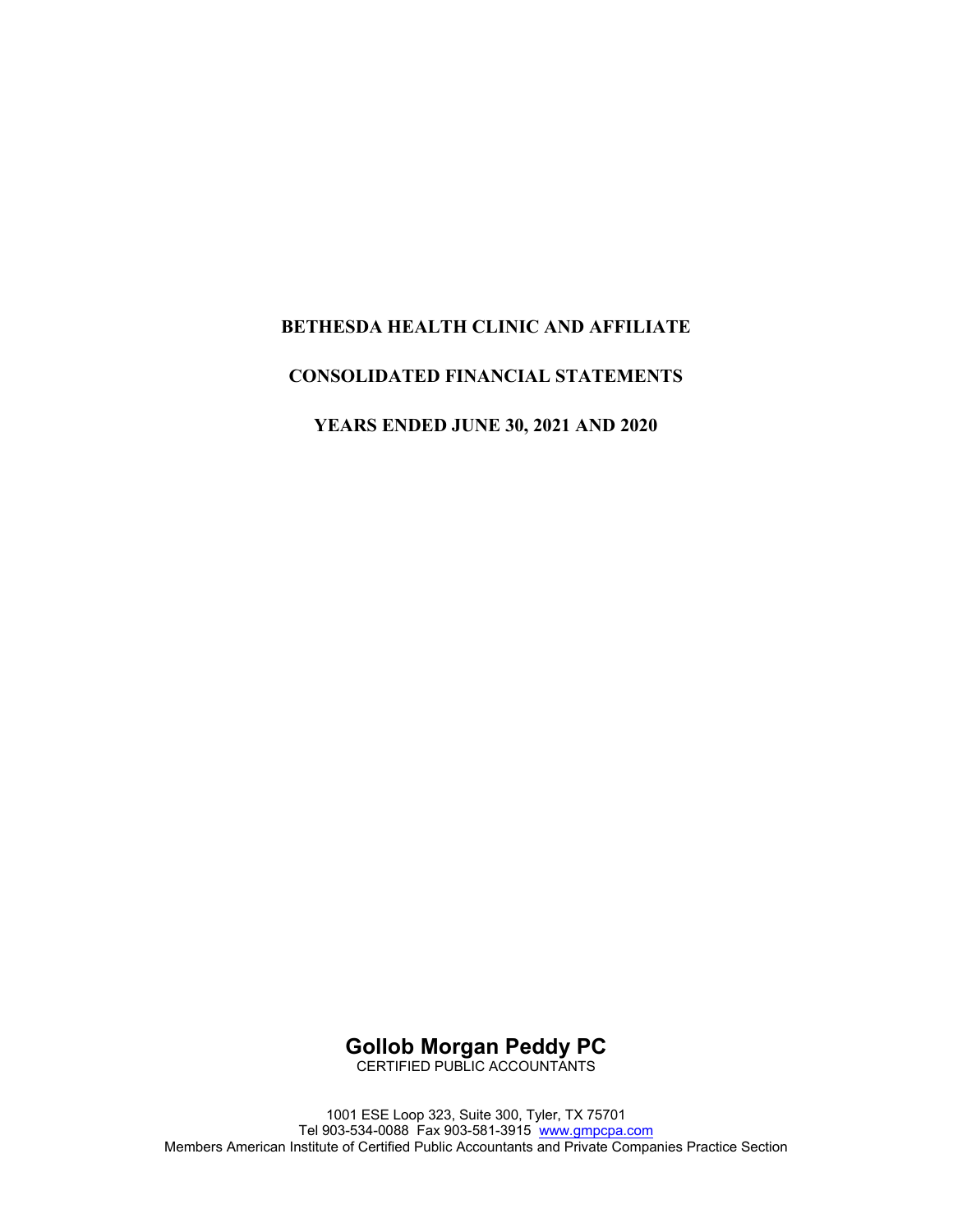# **BETHESDA HEALTH CLINIC AND AFFILIATE TABLE OF CONTENTS YEARS ENDED JUNE 30, 2021 AND 2020**

|                                                      | <b>PAGE</b> |
|------------------------------------------------------|-------------|
| <b>Independent Auditors' Report</b>                  |             |
| <b>Financial Statements</b>                          |             |
| <b>Consolidated Statements of Financial Position</b> | 2           |
| <b>Consolidated Statements of Activities</b>         | $3-4$       |
| Consolidated Statements of Functional Expenses       | $5-6$       |
| <b>Consolidated Statements of Cash Flows</b>         | $\tau$      |
| <b>Notes to Consolidated Financial Statements</b>    | $8 - 15$    |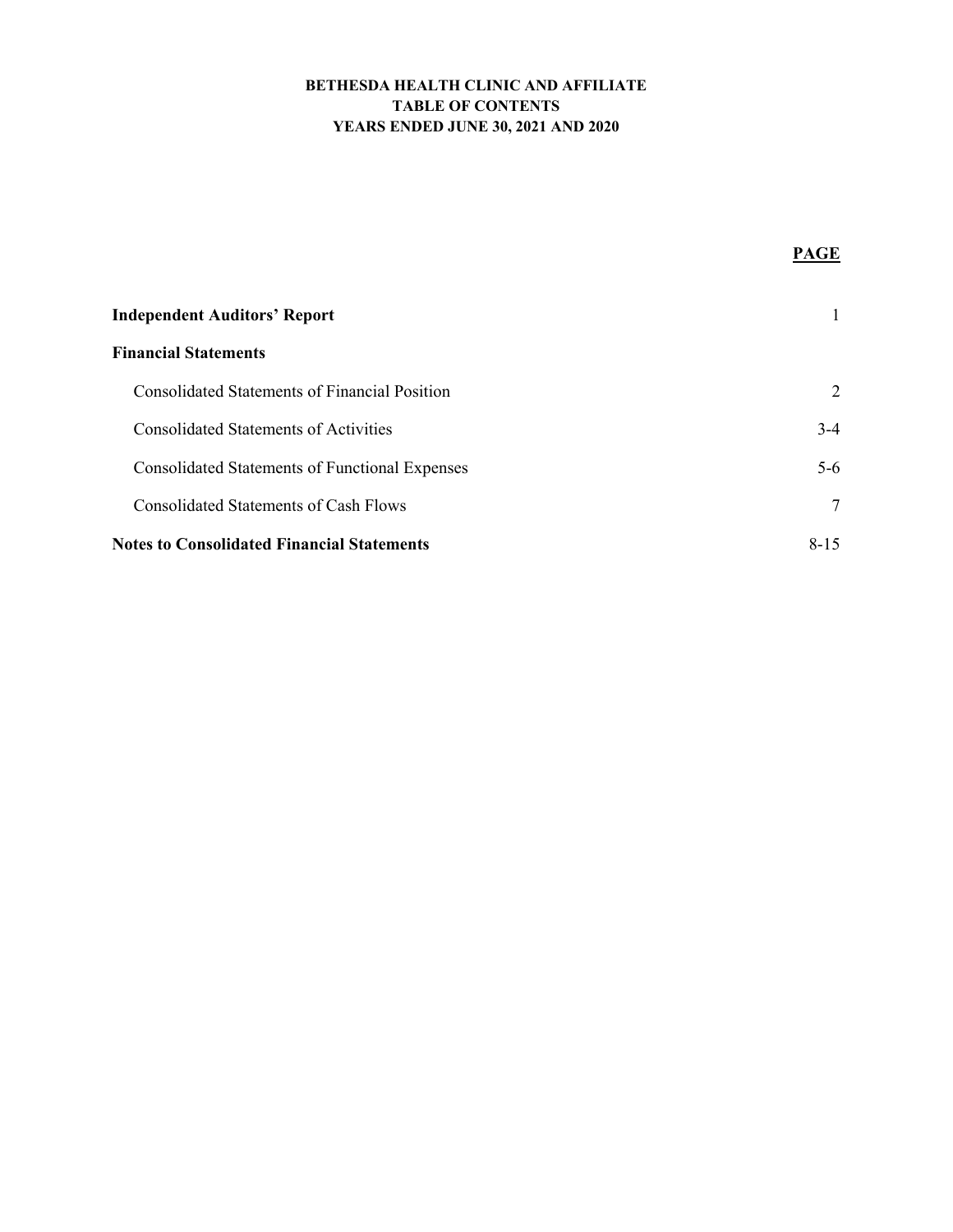

#### *Independent Auditors' Report*

The Finance Committee of Bethesda Health Clinic and Affiliate Tyler, Texas

We have audited the accompanying consolidated financial statements of Bethesda Health Clinic and affiliate, which comprise the consolidated statements of financial position as of June 30, 2021 and June 30, 2020, and the related consolidated statements of activities, functional expenses, and cash flows for the years then ended, and the related notes to the consolidated financial statements.

### *Management's Responsibility for the Financial Statements*

Management is responsible for the preparation and fair presentation of these consolidated financial statements in accordance with accounting principles generally accepted in the United States of America; this includes the design, implementation, and maintenance of internal control relevant to the preparation and fair presentation of consolidated financial statements that are free from material misstatement, whether due to fraud or error.

#### *Auditors' Responsibility*

Our responsibility is to express an opinion on these consolidated financial statements based on our audits. We conducted our audits in accordance with auditing standards generally accepted in the United States of America. Those standards require that we plan and perform the audit to obtain reasonable assurance about whether the consolidated financial statements are free from material misstatement.

An audit involves performing procedures to obtain audit evidence about the amounts and disclosures in the consolidated financial statements. The procedures selected depend on the auditors' judgment, including the assessment of the risks of material misstatement of the consolidated financial statements, whether due to fraud or error. In making those risk assessments, the auditor considers internal control relevant to the entity's preparation and fair presentation of the consolidated financial statements in order to design audit procedures that are appropriate in the circumstances, but not for the purpose of expressing an opinion on the effectiveness of the entity's internal control. Accordingly, we express no such opinion. An audit also includes evaluating the appropriateness of accounting policies used and the reasonableness of significant accounting estimates made by management, as well as evaluating the overall presentation of the consolidated financial statements.

We believe that the audit evidence we have obtained is sufficient and appropriate to provide a basis for our audit opinion.

#### *Opinion*

In our opinion, the consolidated financial statements referred to above present fairly, in all material respects, the consolidated financial position of Bethesda Health Clinic and affiliate as of June 30, 2021 and June 30, 2020 and the changes in their net assets and their cash flows for the years then ended in accordance with accounting principles generally accepted in the United States of America.

Gollob Morgan Peddy PC

Certified Public Accountants

Tyler, Texas November 11, 2021

Gollob Morgan Peddy PC 1001 ESE Loop 323, Suite 300, Tyler, TX 75701 Tel 903-534-0088 Fax 903-581-3915 www.gmpcpa.com Members American Institute of Certified Public Accountants and Private Companies Practice Section  *member of* 

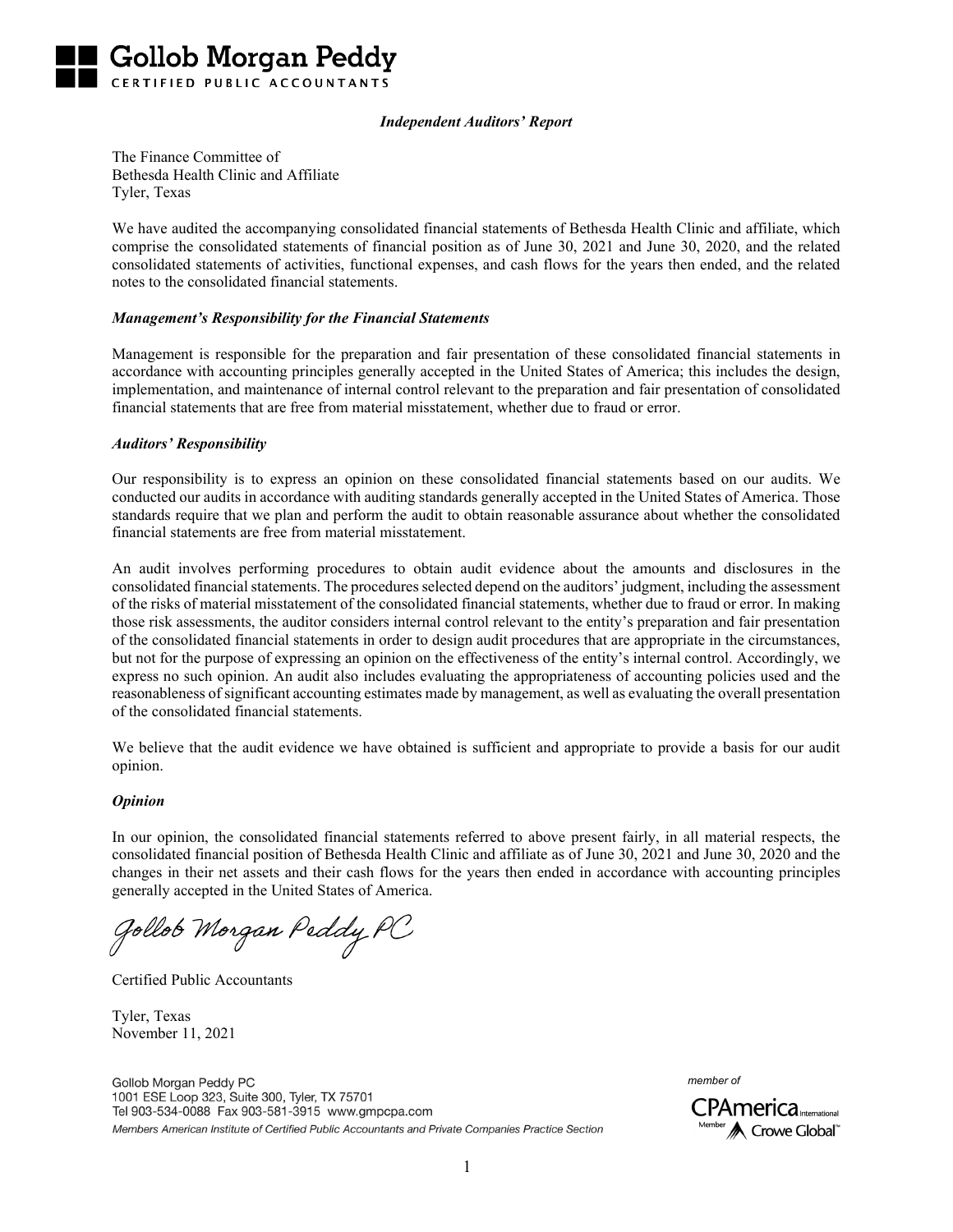# **BETHESDA HEALTH CLINIC AND AFFILIATE CONSOLIDATED STATEMENTS OF FINANCIAL POSITION JUNE 30, 2021 AND JUNE 30, 2020**

|                                                                         | 2021            | 2020            |
|-------------------------------------------------------------------------|-----------------|-----------------|
| <b>ASSETS</b>                                                           |                 |                 |
| <b>Current Assets</b>                                                   |                 |                 |
| Cash and cash equivalents                                               | \$<br>774,015   | \$<br>789,033   |
| Other receivables                                                       |                 | 8,358           |
| Inventory                                                               | 599,820         | 370,732         |
| Prepaid expenses                                                        | 21,824          |                 |
| Prepaid insurance                                                       | 11,499          | 10,825          |
| Total current assets                                                    | 1,407,158       | 1,178,948       |
| Property and Equipment                                                  |                 |                 |
| Property, furniture, and equipment, net of accumulated depreciation     | 3,288,975       | 3,358,599       |
| <b>Other Assets</b>                                                     |                 |                 |
| Cash restricted for building expansion                                  | 1,000,000       | 1,000,000       |
| Property and equipment held for future use                              | 67,000          | 118,000         |
| Beneficial interest in assets held by East Texas Communities Foundation | 991,033         | 431,171         |
| Beneficial interest in Bethesda Foundation                              | 1,945,086       | 1,441,534       |
| Total other assets                                                      | 4,003,119       | 2,990,705       |
| <b>TOTAL ASSETS</b>                                                     | \$<br>8,699,252 | \$<br>7,528,252 |
| <b>LIABILITIES AND NET ASSETS</b>                                       |                 |                 |
| <b>Current Liabilities</b>                                              |                 |                 |
| Accounts payable                                                        | \$<br>99,774    | \$<br>61,065    |
| Payroll liabilities                                                     | 140,937         | 156,404         |
| Current portion of long-term debt                                       | 91,920          | 308,174         |
| Total current liabilities                                               | 332,631         | 525,643         |
| Long-term Liabilities                                                   |                 |                 |
| Long-term debt, net of current-portion                                  | 993,069         | 2,102,443       |
| Total long-term liabilities                                             | 993,069         | 2,102,443       |
| <b>TOTAL LIABILITIES</b>                                                | 1,325,700       | 2,628,086       |
| <b>NET ASSETS</b>                                                       |                 |                 |
| Without donor restrictions                                              |                 |                 |
| Undesignated                                                            | 4,586,219       | 1,957,400       |
| Board designated                                                        | 1,657,069       | 1,882,705       |
| Total without donor restrictions                                        | 6,243,288       | 3,840,105       |
| With donor restrictions                                                 | 1,130,264       | 1,060,061       |
| <b>TOTAL NET ASSETS</b>                                                 | 7,373,552       | 4,900,166       |
| TOTAL LIABILITIES AND NET ASSETS                                        | \$<br>8,699,252 | \$<br>7,528,252 |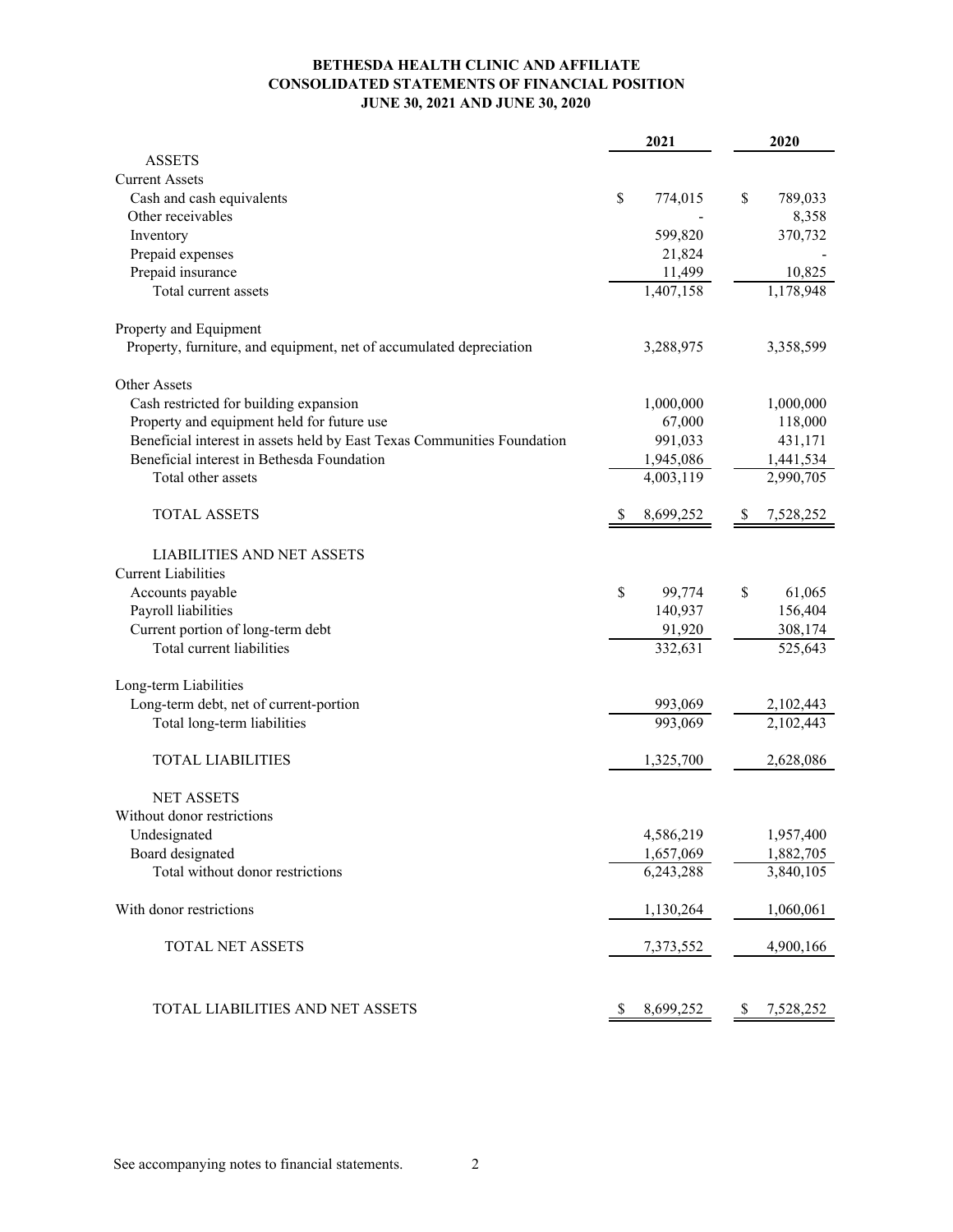#### **BETHESDA HEALTH CLINIC AND AFFILIATE CONSOLIDATED STATEMENT OF ACTIVITIES YEAR ENDED JUNE 30, 2021**

|                                                                         | <b>Without Donor</b> | <b>With Donor</b>   |                 |  |
|-------------------------------------------------------------------------|----------------------|---------------------|-----------------|--|
|                                                                         | <b>Restrictions</b>  | <b>Restrictions</b> | <b>Total</b>    |  |
| <b>REVENUE</b>                                                          |                      |                     |                 |  |
| Contributions                                                           | \$<br>1,685,555      | \$<br>20,125        | \$<br>1,705,680 |  |
| Grants                                                                  | 60,873               | 171,686             | 232,559         |  |
| Donated medical professional services                                   | 1,979,470            |                     | 1,979,470       |  |
| Donated medical supplies                                                | 138,439              |                     | 138,439         |  |
| Donated rent                                                            | 221,400              |                     | 221,400         |  |
| In-kind donations                                                       | 1,609,807            |                     | 1,609,807       |  |
| Hangers of Hope sales                                                   | 2,884,706            |                     | 2,884,706       |  |
| Other special events (fundraising), net of related expenses of \$30,954 | 493,386              |                     | 493,386         |  |
| Patient fees                                                            | 967,603              |                     | 967,603         |  |
| Net gain on beneficial interest in ETCF                                 | 109,863              |                     | 109,863         |  |
| Loss on disposal of equipment                                           | (44,500)             |                     | (44,500)        |  |
| Other income                                                            | 600,205              |                     | 600,205         |  |
| Total revenue                                                           | 10,706,807           | 191,811             | 10,898,618      |  |
| Net assets released from restrictions:                                  |                      |                     |                 |  |
| Satisfaction of program restrictions                                    | 121,608              | (121, 608)          |                 |  |
| Total revenues and net assets released                                  |                      |                     |                 |  |
| from restrictions                                                       | 10,828,415           | 70,203              | 10,898,618      |  |
| <b>EXPENSES</b>                                                         |                      |                     |                 |  |
| Patient care                                                            | 6,652,209            |                     | 6,652,209       |  |
| General and administrative                                              | 706,710              |                     | 706,710         |  |
| Fundraising                                                             | 1,375,066            |                     | 1,375,066       |  |
| Total expenses                                                          | 8,733,985            |                     | 8,733,985       |  |
| Net increase before change in interest                                  |                      |                     |                 |  |
| in Bethesda Foundation                                                  | 2,094,430            | 70,203              | 2,164,633       |  |
| Change in interest in Bethesda Foundation                               | 308,753              |                     | 308,753         |  |
|                                                                         |                      |                     |                 |  |
| Change in net assets                                                    | 2,403,183            | 70,203              | 2,473,386       |  |
| <b>NET ASSETS</b>                                                       |                      |                     |                 |  |
| Balance, beginning of year                                              | 3,840,105            | 1,060,061           | 4,900,166       |  |
| Balance, end of year                                                    | 6,243,288<br>S       | 1,130,264<br>S      | 7,373,552<br>S  |  |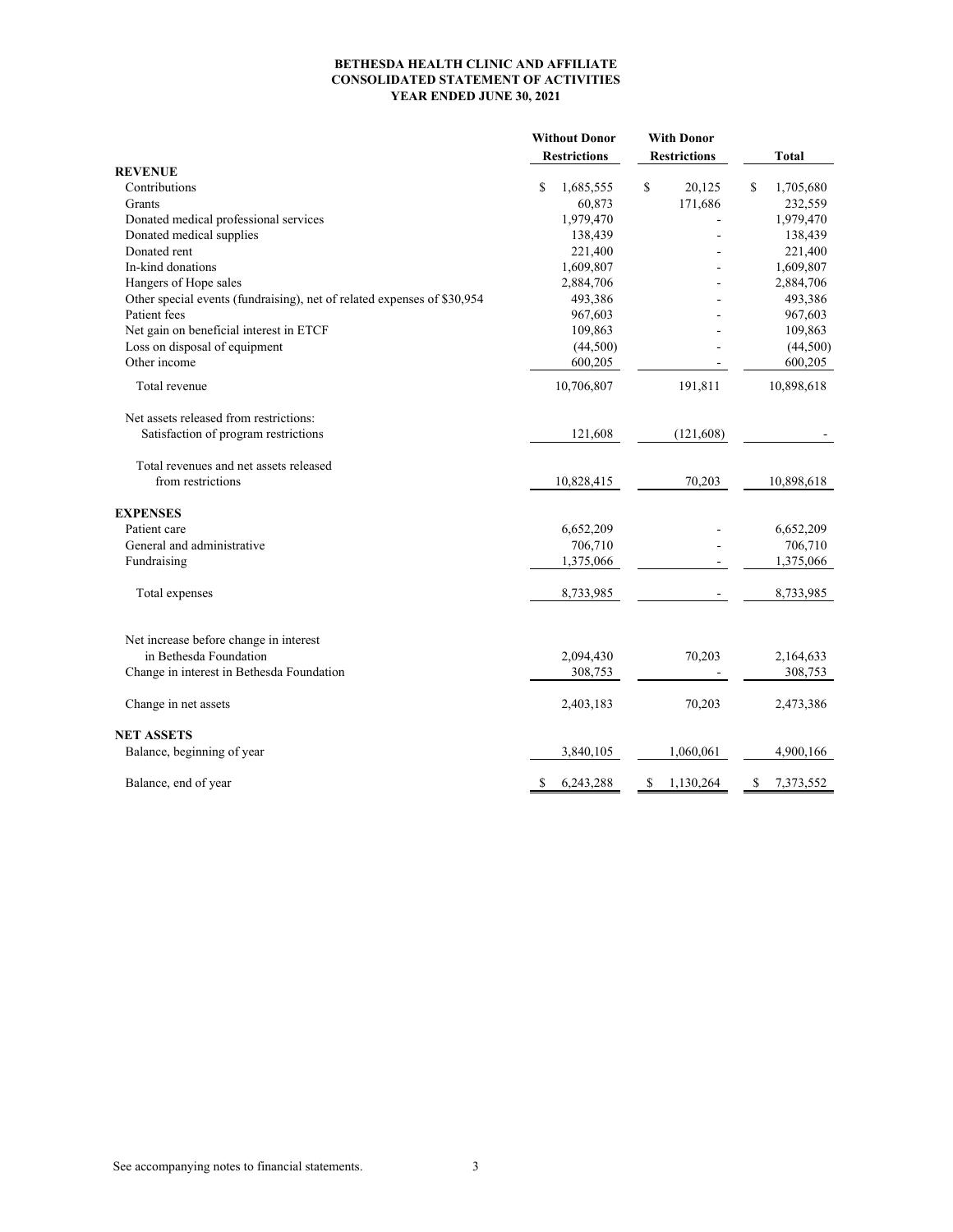#### **BETHESDA HEALTH CLINIC AND AFFILIATE CONSOLIDATED STATEMENT OF ACTIVITIES YEAR ENDED JUNE 30, 2020**

|                                                                         | <b>Without Donor</b> | <b>With Donor</b>   |                 |  |
|-------------------------------------------------------------------------|----------------------|---------------------|-----------------|--|
|                                                                         | <b>Restrictions</b>  | <b>Restrictions</b> | <b>Total</b>    |  |
| <b>REVENUE</b>                                                          |                      |                     |                 |  |
| Contributions                                                           | \$<br>741,798        | \$<br>1,021,775     | \$<br>1,763,573 |  |
| Grants                                                                  | 162,104              | 230,250             | 392,354         |  |
| Donated medical professional services                                   | 1,261,808            |                     | 1,261,808       |  |
| Donated medical supplies                                                | 606,769              |                     | 606,769         |  |
| Donated rent                                                            | 221,400              |                     | 221,400         |  |
| In-kind donations                                                       | 247,585              |                     | 247,585         |  |
| Hangers of Hope sales                                                   | 2,091,495            |                     | 2,091,495       |  |
| Other special events (fundraising), net of related expenses of \$63,018 | 225,592              |                     | 225,592         |  |
| Patient fees                                                            | 784,318              |                     | 784,318         |  |
| Net gain on beneficial interest in ETCF                                 | 12,839               |                     | 12,839          |  |
| Other income                                                            | 20,664               |                     | 20,664          |  |
| Total revenue                                                           | 6,376,372            | 1,252,025           | 7,628,397       |  |
| Net assets released from restrictions:                                  |                      |                     |                 |  |
| Satisfaction of program restrictions                                    | 283,728              | (283, 728)          |                 |  |
| Total revenues and net assets released                                  |                      |                     |                 |  |
| from restrictions                                                       | 6,660,100            | 968,297             | 7,628,397       |  |
| <b>EXPENSES</b>                                                         |                      |                     |                 |  |
| Patient care                                                            | 4,667,932            |                     | 4,667,932       |  |
| General and administrative                                              | 511,669              |                     | 511,669         |  |
| Fundraising                                                             | 1,430,356            |                     | 1,430,356       |  |
| Total expenses                                                          | 6,609,957            |                     | 6,609,957       |  |
| Net increase before change in interest                                  |                      |                     |                 |  |
| in Bethesda Foundation                                                  | 50,143               | 968,297             | 1,018,440       |  |
| Change in interest in Bethesda Foundation                               | 67,796               |                     | 67,796          |  |
|                                                                         |                      |                     |                 |  |
| Change in net assets                                                    | 117,939              | 968,297             | 1,086,236       |  |
| <b>NET ASSETS</b>                                                       |                      |                     |                 |  |
| Balance, beginning of year                                              | 3,722,166            | 91,764              | 3,813,930       |  |
| Balance, end of year                                                    | \$<br>3,840,105      | S<br>1,060,061      | \$<br>4,900,166 |  |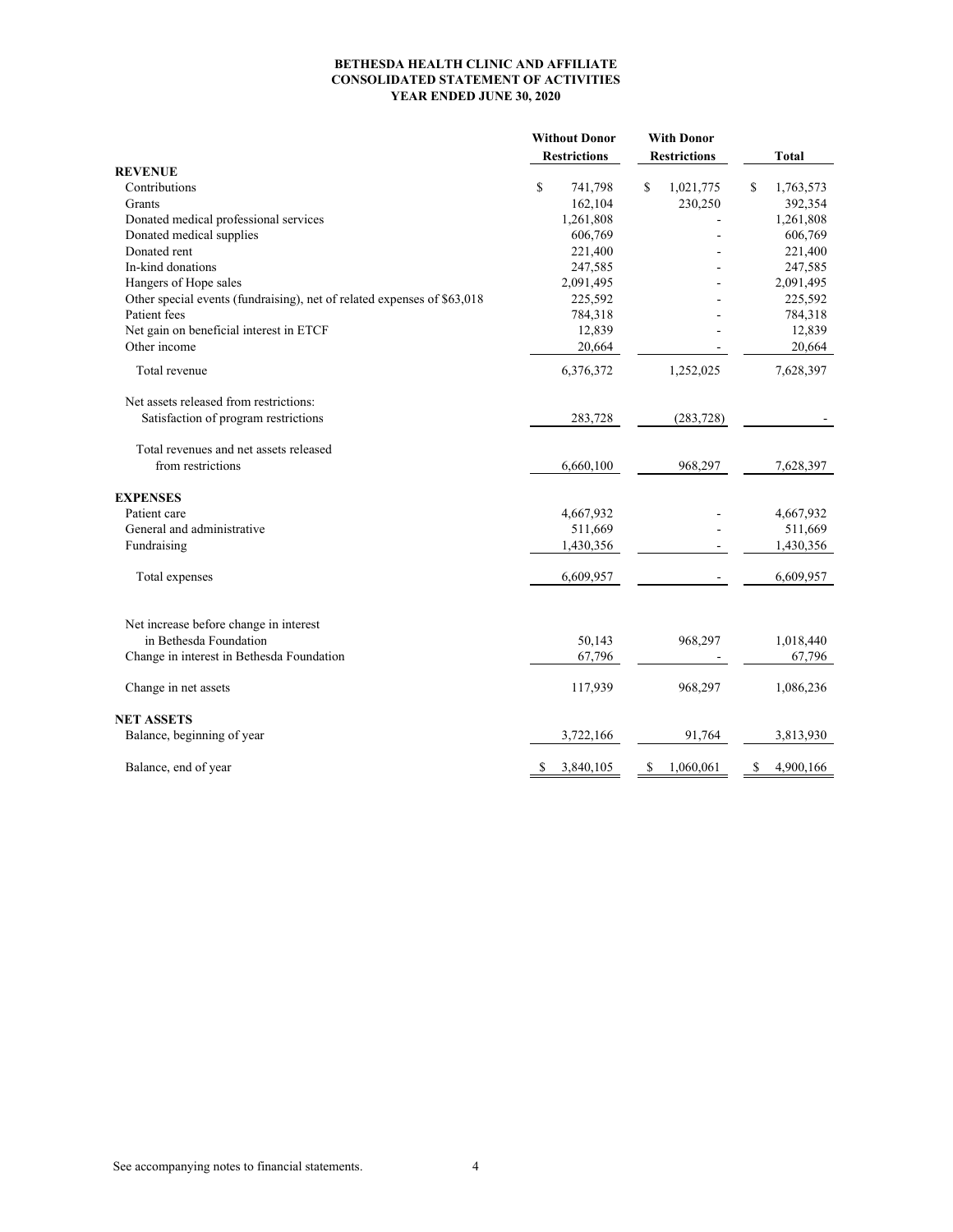#### **BETHESDA HEALTH CLINIC AND AFFILIATE CONSOLIDATED STATEMENT OF FUNCTIONAL EXPENSES YEAR ENDED JUNE 30, 2021**

|                                                       | <b>PROGRAM</b><br><b>SERVICE</b> | <b>SUPPORT SERVICES</b> |                                           |                       |
|-------------------------------------------------------|----------------------------------|-------------------------|-------------------------------------------|-----------------------|
|                                                       |                                  | General and             | Fund                                      |                       |
|                                                       | Patient Care                     | Administrative          | Raising                                   | Total                 |
| Advertising                                           | <sup>\$</sup><br>10,880          | \$<br>5,440             | $\overline{\mathcal{S}}$<br>10,879<br>496 | \$<br>27,199<br>2,482 |
| Awards and gifts<br>Bank charges                      | 47,260                           | 1,986                   | 31,506                                    | 78,766                |
| Bethesda Alliance                                     |                                  |                         | 8,873                                     | 8,873                 |
| Consulting and contract labor                         | 39,699                           | 5,671                   | 11,343                                    | 56,713                |
| Consulting and contract labor - IT                    | 7,521                            | 885                     | 442                                       | 8,848                 |
| Community/committee lunches                           | 1,719                            | 1,289                   | 1,290                                     | 4,298                 |
| Computer equipment                                    | 15,883                           | 1,869                   | 934                                       | 18,686                |
| Computer repairs and maintenance                      | 1,871                            | 220                     | 110                                       | 2,201                 |
| Conferences, meetings and travel                      | 3,727                            | 466                     | 466                                       | 4,659                 |
| Continuing education and dues                         | 12,229                           |                         |                                           | 12,229                |
| Contract counseling                                   | 32,760                           |                         |                                           | 32,760                |
| Dental lab fees                                       | 32,895                           |                         |                                           | 32,895                |
| Dental supplies                                       | 69,139                           |                         |                                           | 69,139                |
| Depreciation                                          | 165,473                          | 16,547                  | 1,839                                     | 183,859               |
| Donated dental professional services                  | 33,673                           |                         |                                           | 33,673                |
| Donated medical professional services                 | 1,673,811                        |                         |                                           | 1,673,811             |
| Donated medical supplies                              | 1,517,813                        |                         |                                           | 1,517,813             |
| Donated off site medical services                     | 131,250                          |                         |                                           | 131,250               |
| Donated professional services - other<br>Donated rent | 142,645<br>177,120               | 22,140                  | 22,140                                    | 142,645<br>221,400    |
| Dues, memberships and continuing education            |                                  | 16,051                  |                                           | 16,051                |
| Employee relations                                    |                                  | 5,195                   |                                           | 5,195                 |
| Equipment - HOH                                       |                                  |                         | 8,682                                     | 8,682                 |
| Facility supplies                                     | 4,957                            | 826                     | 2,478                                     | 8,261                 |
| GYN lab fees                                          | 13,780                           |                         |                                           | 13,780                |
| GYN supplies                                          | 445                              | L.                      |                                           | 445                   |
| Health insurance                                      | 122,936                          | 29,519                  | 49,199                                    | 201,654               |
| Human resources                                       |                                  | 42,212                  |                                           | 42,212                |
| Interest expense                                      |                                  |                         | 61,100                                    | 61,100                |
| Internet security and backup                          | 5,015                            | 590                     | 295                                       | 5,900                 |
| Laboratory                                            | 72,877                           |                         |                                           | 72,877                |
| Liability insurance                                   | 35,229                           | 3,097                   | 387                                       | 38,713                |
| Licenses and permits                                  | 757                              | 756                     | $\overline{a}$                            | 1,513                 |
| Malpractice insurance                                 | 28,497                           |                         |                                           | 28,497                |
| Medical supplies<br>Mileage Reimbursement             | 32,736                           | 229                     | 2,061                                     | 32,736<br>2,290       |
| Miscellaneous                                         |                                  | 1,508                   | ÷                                         | 1,508                 |
| Office supplies                                       | 16,771                           | 1,973                   | 986                                       | 19,730                |
| Paid time off                                         | 55,751                           | 13,938                  | 23,230                                    | 92,919                |
| Patient payment relief/adoption                       | 38,385                           |                         |                                           | 38,385                |
| Payroll taxes                                         | 137,000                          | 30,573                  | 50,955                                    | 218,528               |
| Postage                                               | 4,342                            | 4,342                   | 5,789                                     | 14,473                |
| Printing                                              | 6,413                            | 3,206                   | 6,413                                     | 16,032                |
| Professional audit and tax                            |                                  | 42,502                  |                                           | 42,502                |
| Professional fees medical/physician                   | 5,760                            |                         |                                           | 5,760                 |
| Rent expense                                          |                                  |                         | 218,000                                   | 218,000               |
| Repairs and maintenance building                      | 17,971                           | 2,995                   | 8,985                                     | 29,951                |
| Repairs and maintenance equipment                     | 3,476                            | 409                     | 204                                       | 4,089                 |
| Retirement plan                                       | 33,069                           | 6,932                   | 11,554                                    | 51,555                |
| Salaries                                              | 1,772,773                        | 393,665                 | 656,108                                   | 2,822,546             |
| Software and support                                  | 24,372                           | 2,867                   | 1,434                                     | 28,673                |
| Store supplies                                        |                                  |                         | 44,188                                    | 44,188                |
| Telephone and internet                                | 6,074                            | 3,037                   | 6,073                                     | 15,184                |
| Temporary storage rentals<br>Transportation           | 3,424                            |                         | 30,817<br>8,390                           | 34,241<br>8,390       |
| Utilities                                             | 87,378                           | 43,689                  | 87,377                                    | 218,444               |
| Volunteer expense                                     | 2,879                            |                         |                                           | 2,879                 |
| Website and email                                     | 728                              | 86                      | 43                                        | 857                   |
| X-ray                                                 | 1,046                            |                         |                                           | 1,046                 |
| Total expenses                                        | 6,652,209<br>\$                  | \$<br>706,710           | 1,375,066<br>S                            | \$<br>8,733,985       |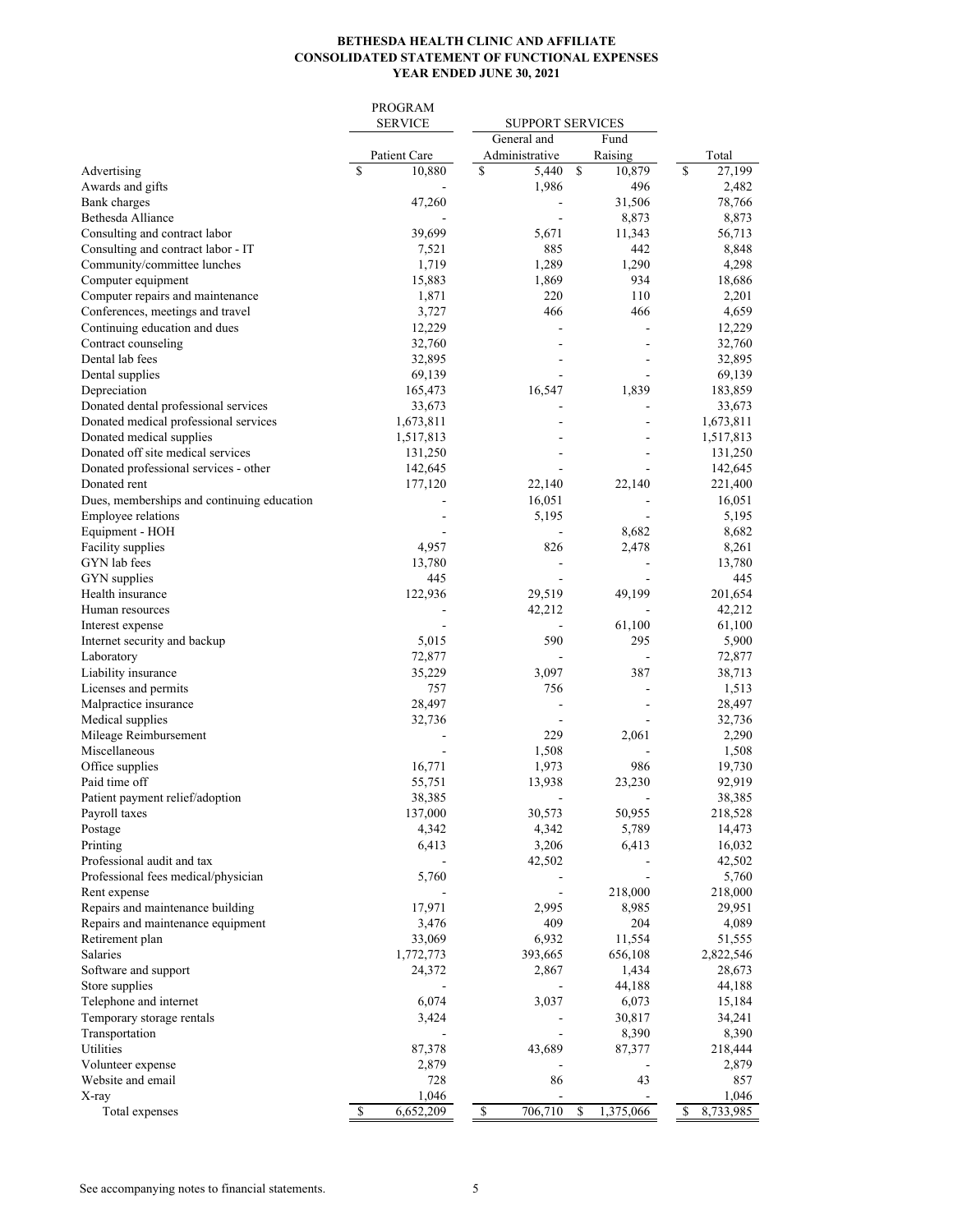#### **BETHESDA HEALTH CLINIC AND AFFILIATE CONSOLIDATED STATEMENT OF FUNCTIONAL EXPENSES YEAR ENDED JUNE 30, 2020**

|                                                                       | PROGRAM<br><b>SERVICE</b> | <b>SUPPORT SERVICES</b> |                      |                       |
|-----------------------------------------------------------------------|---------------------------|-------------------------|----------------------|-----------------------|
|                                                                       |                           | General and             | Fund                 |                       |
|                                                                       | Patient Care              | Administrative          | Raising              | Total                 |
| Advertising<br>Awards and gifts                                       | \$<br>9,014               | \$<br>6,009             | S<br>15,023<br>1,149 | \$<br>30,046<br>1,149 |
| Bank charges                                                          | 41,099                    | 27,399                  |                      | 68,498                |
| Bethesda Alliance                                                     | 9,380                     |                         | 1,655                | 11,035                |
| Community/committee lunches                                           | 1,874                     | 1,874                   | 937                  | 4,684                 |
| Computer hardware                                                     | 3,481                     | 410                     | 205                  | 4,095                 |
| Computer repairs and maintenance                                      | 15,332                    | 1,804                   | 902                  | 18,038                |
| Conferences, meetings and travel                                      | 13,272                    | 1,659                   | 1,659                | 16,590                |
| Continuing education and dues                                         | 6,558                     |                         |                      | 6,558                 |
| Dental lab fees                                                       | 20,009                    |                         |                      | 20,009                |
| Dental professional services                                          | 65,315                    |                         |                      | 65,315                |
| Dental supplies<br>Depreciation                                       | 61,830                    | 15,897                  | 1,766                | 61,830<br>176,634     |
| Donated medical supplies                                              | 158,971<br>598,008        |                         |                      | 598,008               |
| Donated professional services - other                                 | 71,579                    |                         |                      | 71,579                |
| Donated rent                                                          | 201,474                   | 17,712                  | 2,214                | 221,400               |
| Dues and subscriptions                                                |                           | 1,510                   |                      | 1,510                 |
| Facility supplies                                                     | 374                       | 33                      | 4                    | 411                   |
| Flu shot program                                                      | 110                       |                         |                      | 110                   |
| GYN lab fees                                                          | 900                       |                         |                      | 900                   |
| GYN supplies                                                          | 41                        |                         |                      | 41                    |
| Hangers of Hope - contract labor                                      |                           |                         | 8,334                | 8,334                 |
| Hangers of Hope - interest expense<br>Hangers of Hope - payroll taxes |                           |                         | 71,760<br>50,233     | 71,760<br>50,233      |
| Hangers of Hope - rent                                                |                           |                         | 162,802              | 162,802               |
| Hangers of Hope - sales tax                                           |                           |                         | 2,764                | 2,764                 |
| Hangers of Hope - supplies                                            |                           |                         | 69,083               | 69,083                |
| Hangers of Hope - utilities                                           |                           |                         | 115,079              | 115,079               |
| Hangers of Hope - wages and benefits                                  |                           |                         | 623,418              | 623,418               |
| Hangers of Hope - building maintenance                                |                           |                         | 7,402                | 7,402                 |
| Health insurance                                                      | 147,182                   | 27,474                  | 21,587               | 196,243               |
| Human resources                                                       |                           | 25,871                  |                      | 25,871                |
| Internet security and backup                                          | 254                       | 30                      | 15                   | 299                   |
| Laboratory<br>Liability insurance                                     | 105,365                   | 2,089                   | 261                  | 105,365<br>26,107     |
| Licenses and permits                                                  | 23,757<br>1,281           | 1,281                   |                      | 2,561                 |
| Madres program                                                        | 286                       |                         |                      | 286                   |
| Maintenance and repairs equipment                                     | 6,501                     | 765                     | 382                  | 7,648                 |
| Malpractice insurance                                                 | 36,253                    |                         |                      | 36,253                |
| Medical professional services                                         | 1,124,974                 |                         |                      | 1,124,974             |
| Medical supplies                                                      | 29,051                    |                         |                      | 29,051                |
| Miscellaneous                                                         |                           | 12,850                  |                      | 12,850                |
| Office                                                                | 32,514                    | 3,825                   | 1,913                | 38,252                |
| Paid time off                                                         | 47,060                    | 8,784                   | 6,902                | 62,746                |
| Patient payment relief/adoption<br>Payroll taxes                      | 650<br>107,660            | 20,097                  | -<br>15,790          | 650<br>143,547        |
| Postage                                                               | 2,525                     | 2,525                   | 3,367                | 8,418                 |
| Printing                                                              | 16,430                    | 8,215                   | 16,430               | 41,074                |
| Professional audit and tax                                            |                           | 24,881                  |                      | 24,881                |
| Professional consulting                                               | 18,023                    | 2,003                   |                      | 20,026                |
| Professional fees dental                                              | 4,574                     |                         |                      | 4,574                 |
| Professional fees medical/physician                                   | 15,935                    |                         |                      | 15,935                |
| Repairs and maintenance building                                      | 29,616                    | 2,604                   | 325                  | 32,545                |
| Retirement plan                                                       | 55,057                    | 10,277                  | 8,075                | 73,409                |
| Salaries                                                              | 1,482,611                 | 276,754                 | 217,450<br>944       | 1,976,814             |
| Software and support<br>Telephone                                     | 16,053<br>1,389           | 1,889<br>122            | 15                   | 18,886<br>1,526       |
| Transportation                                                        | 1,041                     | 1,041                   |                      | 2,082                 |
| Utilities                                                             | 44,987                    | 3,955                   | 494                  | 49,436                |
| Volunteer program                                                     | 5,288                     |                         | L,                   | 5,288                 |
| Website                                                               | 276                       | 33                      | 16                   | 325                   |
| X-ray                                                                 | 998                       |                         |                      | 998                   |
| Zero Prostate                                                         | 31,722                    |                         |                      | 31,722                |
| Total expenses                                                        | \$<br>4,667,932           | 511,669<br>\$           | 1,430,356<br>\$      | \$<br>6,609,957       |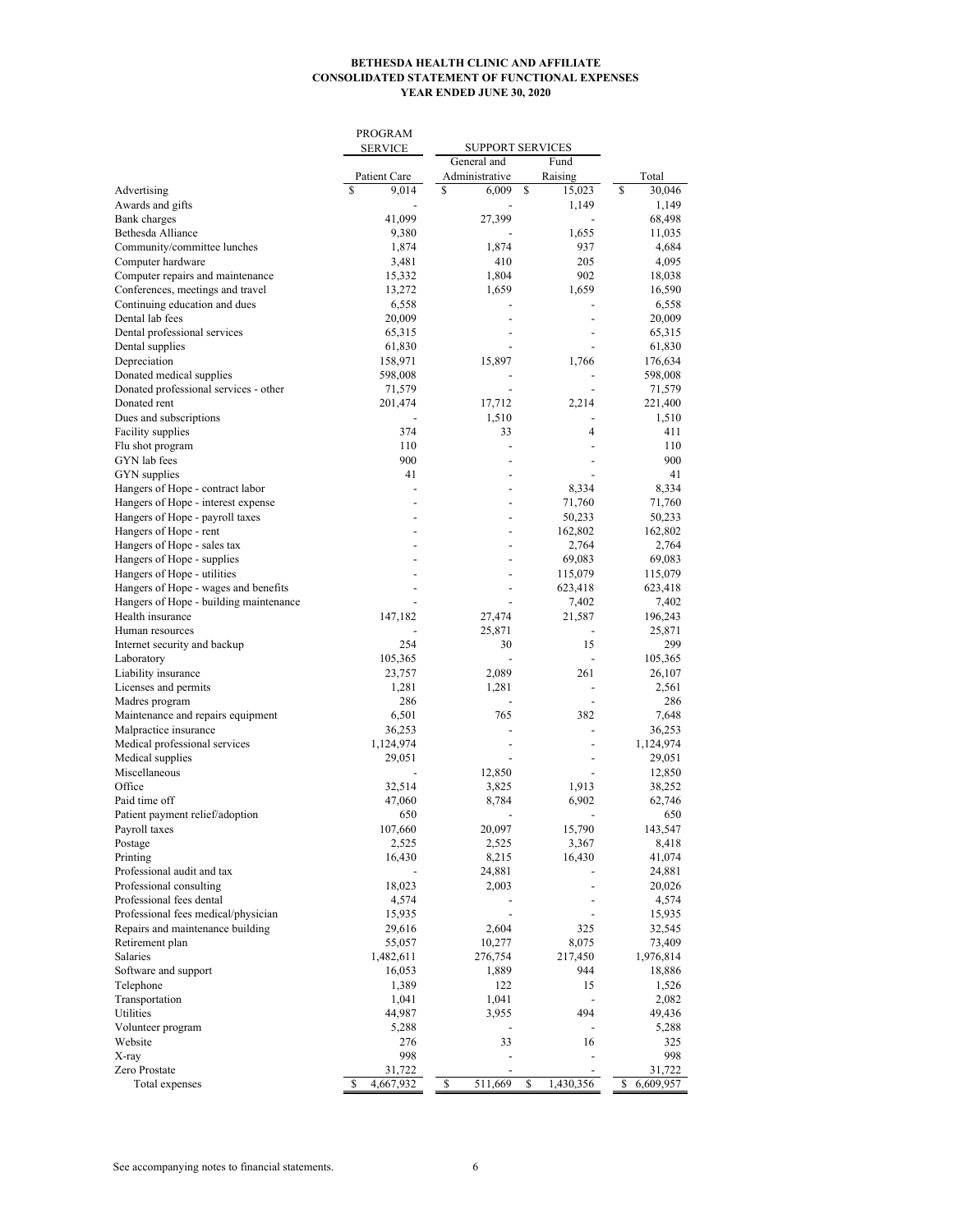#### **BETHESDA HEALTH CLINIC AND AFFILIATE CONSOLIDATED STATEMENTS OF CASH FLOWS YEAR ENDED JUNE 30, 2021 AND 2020**

|                                                                          | 2021          | 2020                   |
|--------------------------------------------------------------------------|---------------|------------------------|
| CASH FLOWS FROM OPERATING ACTIVITIES:                                    |               |                        |
| Change in net assets                                                     | \$2,473,386   | \$1,086,236            |
| Adjustments to reconcile change in net assets to net cash                |               |                        |
| provided by operating activities:                                        |               |                        |
| Depreciation                                                             | 183,859       | 176,634                |
| (Gain)loss on disposal of equipment                                      | 44,500        |                        |
| Gain on PPP loan extinquishment                                          | (574, 942)    |                        |
| Net (gain) loss on interest in ETCF                                      | (97, 777)     | (9,939)                |
| Net (gain) loss on interest in Foundation                                | (279,961)     | (49,997)               |
| (Increase) decrease in assets:                                           |               |                        |
| Other receivables                                                        | 8,358         | (8,358)                |
| Prepaid expenses                                                         | (21, 824)     | 14,815                 |
| Prepaid insurance                                                        | (674)         | 16,694                 |
| Inventory                                                                | (229,088)     | (147, 584)             |
| Increase (decrease) in liabilities:                                      |               |                        |
| Accounts payable                                                         | 38,709        | (17,904)               |
| Payroll liabilities                                                      | (15, 467)     | 154,488                |
| Total adjustments                                                        | (944, 307)    | 128,849                |
| Net cash provided by operating activities                                | 1,529,079     | 1,215,085              |
| CASH FLOWS FROM INVESTING ACTIVITIES:                                    |               |                        |
| Purchases of property, furniture and equipment                           | (114, 235)    | (233, 347)             |
| Proceeds from sale of equipment                                          | 6,500         |                        |
| Transfers and reinvestments to ETCF                                      | (462,085)     | (147, 901)             |
| Transfers and reinvestments to Foundation                                | (223, 591)    | (17,800)               |
| Net cash used in investing activities                                    | (793, 411)    | (399, 048)             |
| CASH FLOWS FROM FINANCING ACTIVITIES:                                    |               |                        |
| Proceeds from PPP loan                                                   |               | 574,942                |
| Principal payments on long-term debt                                     | (750, 686)    | (52,940)               |
| Net cash provided by (used in) financing activities                      | (750,686)     | 522,002                |
| Net increase (decrease) in cash and cash equivalents                     | (15,018)      | 1,338,039              |
| CASH AND CASH EQUIVALENTS AT BEGINNING OF YEAR                           | 1,789,033     | 450,994                |
| CASH AND CASH EQUIVALENTS AT END OF YEAR                                 | \$1,774,015   | \$1,789,033            |
| Reconciliation of Cash to Consolidated Statements of Financial Position: |               |                        |
| Cash and cash equivalents - current asset                                | \$<br>774,015 | \$<br>789,033          |
| Cash and cash equivalents - restricted for building expansion            | 1,000,000     | 1,000,000              |
|                                                                          | \$1,774,015   | \$<br>1,789,033        |
| SUPPLEMENTAL DISCLOSURE OF CASH FLOW INFORMATION:                        |               |                        |
| Interest paid                                                            | \$<br>61,100  | $\mathbb{S}$<br>71,760 |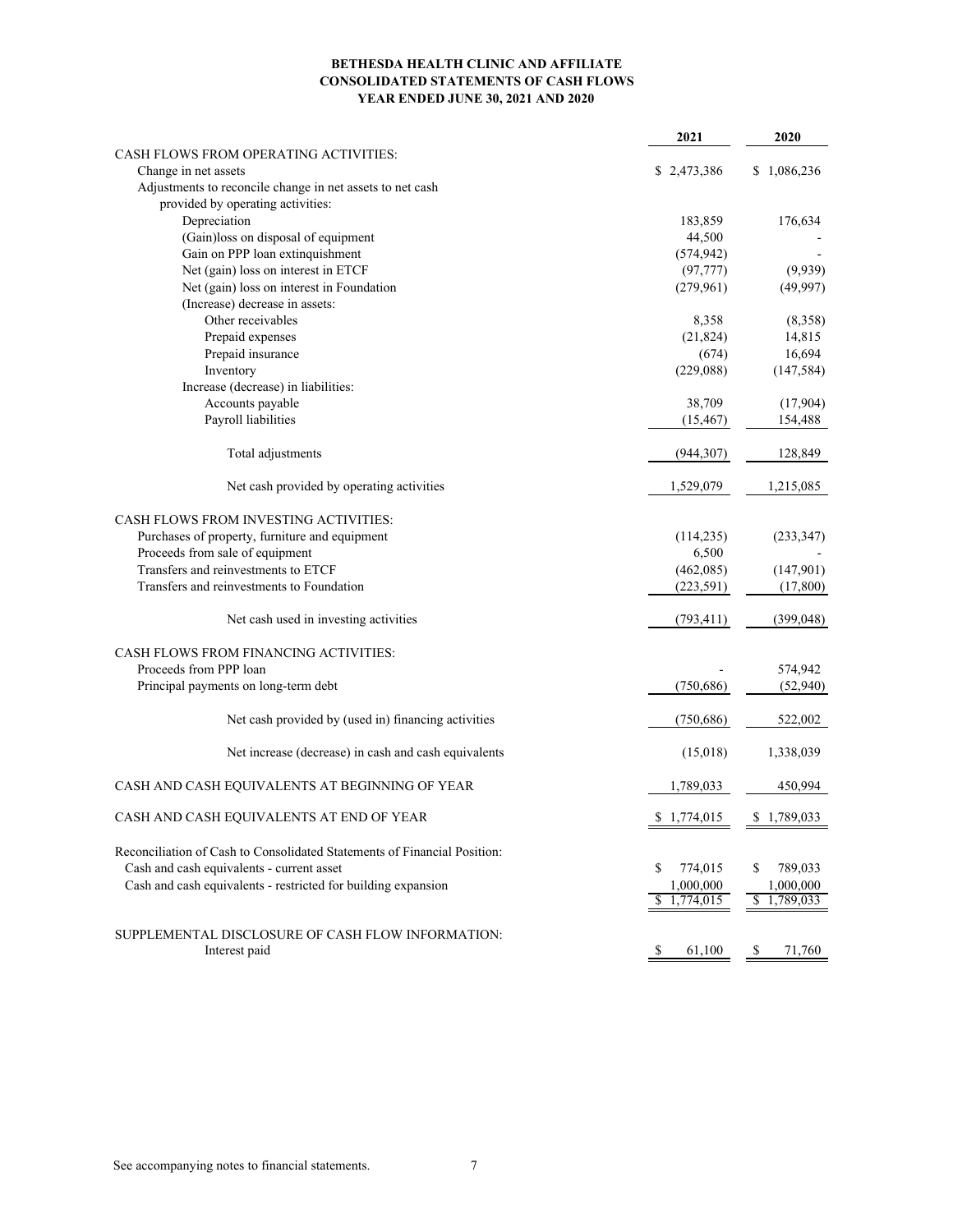### **NOTE 1: SUMMARY OF SIGNIFICANT ACCOUNTING POLICIES**

#### Organization and Nature of Activities

Bethesda Health Clinic ("the Clinic)" is a Christ-centered clinic that provides affordable health and dental care to hardworking low-income adults who are uninsured or underinsured. The Clinic receives most of its support from patient fees and contributions.

The affiliate, Bethesda Physician Associates ("BPA"), is a not-for-profit organization, whose sole member is the Clinic that employs physicians with an expertise in their respective fields.

Hangars of Hope is a pair of thrift stores organized and controlled by the Clinic exclusively to provide support for the clinic to supplement grants and donations in order to provide affordable care for its patients.

#### Basis of Accounting

The financial statements have been prepared on the accrual basis of accounting and in conformity with the standards promulgated by the American Institute of Certified Public Accountants in its audit guide for voluntary health and welfare organizations.

#### Basis of Consolidation

The statements are presented as consolidated financial statements which include the accounts of Bethesda Health Clinic and Bethesda Physician Associates, whose sole member is the Clinic. BPA was organized in 2015 to provide delivery of physician medical services and other health care services for the benefit of Bethesda Health Clinic. Interorganization balances and transactions have been eliminated.

#### Income Taxes

The Clinic and BPA are nonprofit corporations that are exempt from income taxes under Section  $501(c)(3)$  of the Internal Revenue Code; therefore, contributions to the Clinic or BPA are tax deductible by the donor to the extent allowed by tax laws and regulations.

The Clinic has adopted the provisions of FASB ASC 740-10, (FASB Interpretation No 48, *Accounting for Uncertainty in Income Taxes*). The Clinic records a liability for uncertain tax position when it is probable that a loss has been incurred and the amount can be reasonably estimated. We continually evaluate expiring statutes of limitations, audits, proposed settlements, changes in tax law and new authoritative rulings. For the years ended June 30, 2021, and 2020, the Clinic did not accrue any amounts for uncertain tax positions. The Clinic files income tax returns in the U.S. federal jurisdiction and the returns for the current year and previous three years are open for examination.

#### Support and Contributions

Contributions received are recorded as with or without donor restrictions depending on the existence and/or nature of any donor restrictions. Amounts received that are designated for future periods or restricted by the donor are reported as net assets with donor restrictions. Contributions received with restrictions that are met in the same reporting period are reported as net assets without donor restrictions. All contributions are considered to be net assets without donor restrictions unless specifically restricted by the donor.

#### Revenues

Effective July, 2020 the Clinic adopted ASC Topic 606 *Revenues from Contracts with Customers.* The core principle of the new guidance is that an entity should recognize revenue to depict the transfer of promised goods or services to customers in an amount that reflects the consideration to which the entity expects to be entitled in exchange for those goods or services. New disclosures about the nature, amount, timing and uncertainty of revenue and cash flows arising from contracts with customers are also required. Adoption of this new standard did not have a significant effect on the recognition of revenues by the Clinic. Following is a description of the revenue streams and related recognition policies of the Clinic.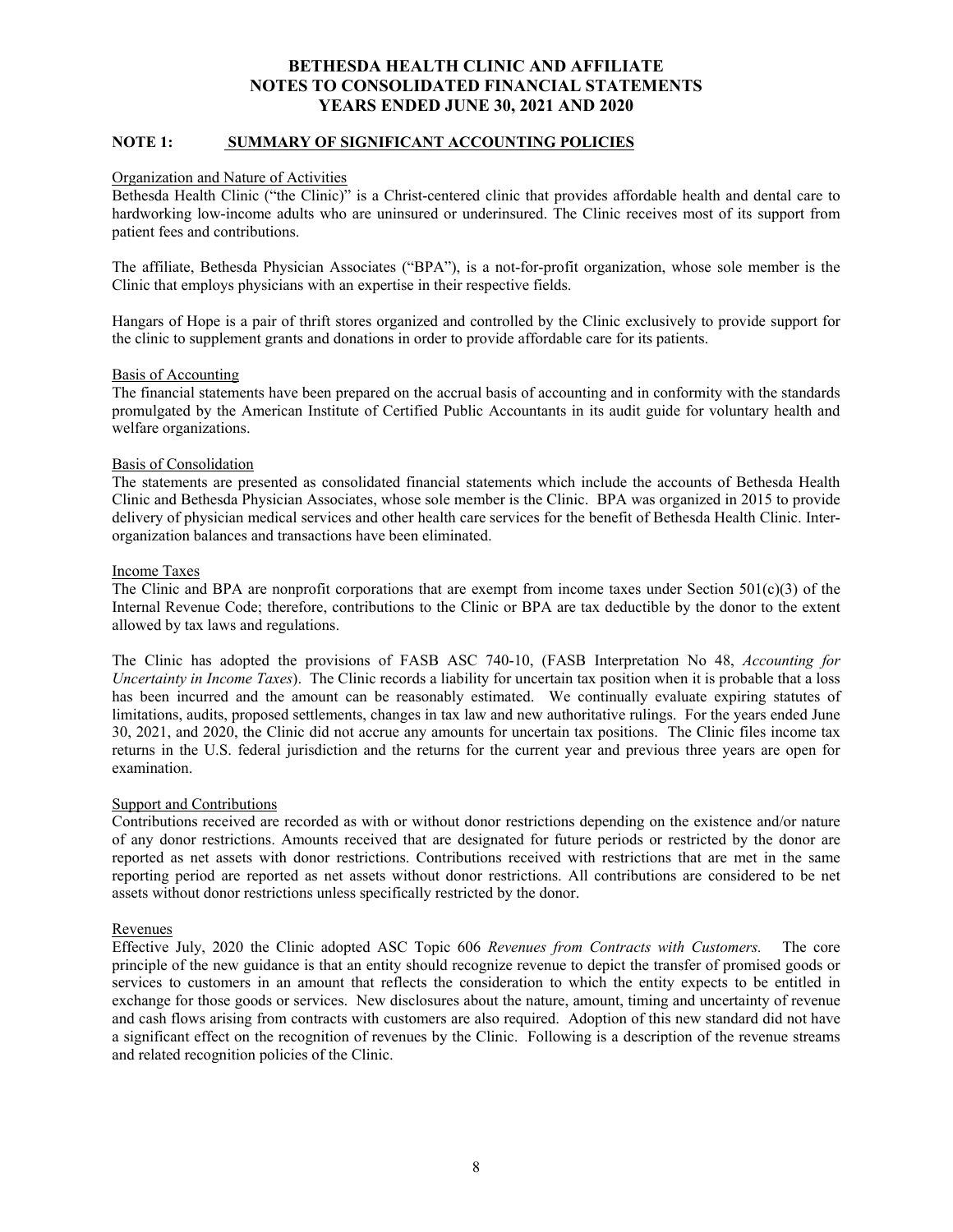### **NOTE 1: SUMMARY OF SIGNIFICANT ACCOUNTING POLICIES (continued)**

Patient Fees: Patient fees are recognized at the time services are delivered to the patient. Payment is collected at the time of service, and accordingly, there are no receivables, contract assets or contract liabilities recognized. Transaction price is determined at the time of service based on the income level of the individual patient, with a two tiered structure, depending on the determination of whether the patient is considered low income.

Thrift Store Sales: Thrift store sales are recognized at the time a customer takes possession of the merchandise. Payment is collected at the point of sale. Any discounts are recognized in conjunction with the related sale. Returns are generally prohibited, and warranties are not offered, and as a result no estimate of returns or warranty liability is made.

#### Use of Estimates

The preparation of financial statements in conformity with generally accepted accounting principles requires management to make estimates and assumptions that affect certain reported amounts and disclosures. Accordingly, actual results could differ from those estimates.

#### Cash and Cash Equivalents

For purposes of the Statement of Cash Flows, highly liquid investments with an initial maturity of three months or less are considered to be cash equivalents.

### Restricted Cash

Restricted cash and cash equivalents are limited in use to payment of costs of constructing expanded facilities.

#### Contributions and Grants Receivable

The Clinic considers receivables to be fully collectible; accordingly, no allowance for doubtful accounts is required. If amounts become uncollectible, they will be charged to operations when that determination is made.

#### Inventory

The Clinic accepts donations of clothing and household items for resale to customers in its store, Hangers of Hope. These donated items are recorded at their net realizable value and are reflected as inventory in the Statement of Financial Position. Inventory is sold on a first-in, first-out (FIFO) basis.

#### Property, Furniture and Equipment

Acquisitions of property, furniture and equipment over \$1,500 are capitalized. Property, furniture and equipment are recorded at cost if purchased and gifts or contributions of property and equipment are recorded at the assets' fair market value at the date of donation. Depreciation is calculated using the straight-line method based on expected useful lives ranging from three to thirty-nine years.

#### Donated Materials, Services and Facilities

Professional licensed health care providers volunteer their services to the clinic. These services are recognized as donated professional services revenue on the Statement of Activities. Donated professional service revenues are recorded at the fair market value of the service provided with a corresponding expense in the same amount. The value of donated services on the financial statements and the corresponding expenses for the years ended June 30, 2021 and 2020 are as follows:

|                                             | 2021      | 2020      |
|---------------------------------------------|-----------|-----------|
| Donated professional services               | 386.551   | 454,205   |
| Donated off-site medical services           | 1.592.919 | 807,603   |
| Total donated medical professional services | 1979470   | 1.261.808 |

In addition, many individuals volunteer their time and perform a variety of tasks that assist the Clinic with program services and fundraising activities. No amounts have been reflected in the financial statements for these donated services since the volunteer's time does not meet the criteria for recognition.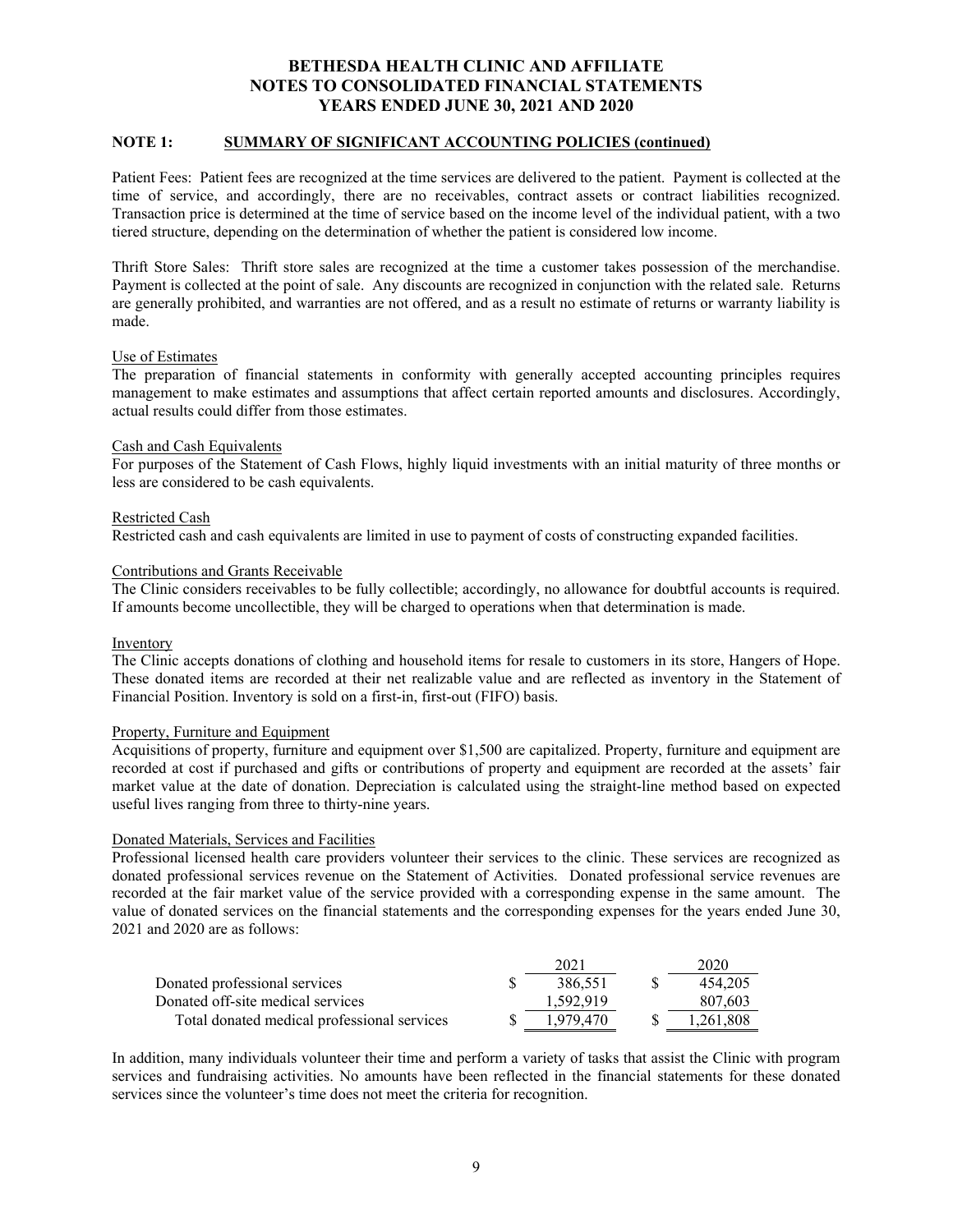### **NOTE 1: SUMMARY OF SIGNIFICANT ACCOUNTING POLICIES (continued)**

In 2021 and 2020, the Clinic received medical equipment and supplies from local hospitals, clinics and other organizations. Donated equipment over \$1,500, which is put into service by the Clinic, is capitalized at the fair market value of the equipment on the date the gift is donated. Donated equipment and supplies under \$1,500 are recognized as in-kind revenue in the Statement of Activities with a corresponding expense in the same amount. Donated medical supplies total \$1,748,246 and \$606,769 for the years ended June 30, 2021 and 2020, respectively.

The Clinic occupies a building owned by First Baptist Church of Tyler under a lease agreement for \$1 per year which expires December 31, 2023. The landlord has estimated the approximate fair value of the annual rental to be \$221,400 and \$221,400 for the years ended June 30, 2021 and 2020. This amount is included in the Statements of Activities and Statements of Functional Expenses as donated rent and rent expense.

#### Advertising Costs

All advertising costs are expensed when incurred. Advertising expense for the years ended June 30, 2021 and 2020, totaled \$27,199 and \$30,046, respectively.

#### Functional Expenses

The costs of providing the patient care program and other activities have been summarized on a functional basis in the Statements of Functional Expenses. Accordingly, certain costs have been allocated among the programs and supporting services benefited.

#### Beneficial Interest in Assets Held by East Texas Communities Foundation

The Clinic has established a donor advised fund at the East Texas Communities Foundation ("ETCF"). The Clinic granted variance power to ETCF, which allows ETCF to modify any condition or restriction on its distributions for any specified charitable purpose or to any specified organization if, in the sole judgment of ETCF's board of directors, such restriction becomes unnecessary, incapable of fulfillment, or inconsistent with the charitable needs of the community. The fund is held and invested by ETCF for the benefit of the Clinic, and is reported at fair value in the statement of financial position, with distributions and changes in fair value recognized in the statement of activities.

#### Beneficial Interest in Bethesda Foundation

The Bethesda Health Clinic Foundation (Foundation) was formed in March 2005 and received its Internal Revenue Service 501(c)(3) letter in August 2006. The Foundation was organized and is operated exclusively for the benefit of and to further the purposes of the Clinic. The Foundation's Board of Directors is elected to serve a three year term.

To accomplish its purpose, an endowment fund was established in the Foundation to receive contributions for the benefit of the Clinic with the understanding that the principal of the assets held and managed by the Foundation be used for the sole benefit of the Clinic. The endowment principal and income earned is available for the support of the Clinic. Investment and spending policy, approved by the Foundation's Board of Directors in December 2006, limited spending in the first three years to five percent of the portfolio value. Thereafter, spending is available to target five percent of the fund's average three year portfolio value. For the years ended June 30, 2021 and 2020, no spending has occurred. The Board of the Clinic elected to fund the endowment in August 2006 with \$630,000 of contributions received in prior years without donor restrictions.

In October 2013, the Foundation's investments were transferred to East Texas Communities Foundation (ETCF) on terms similar to that of the Clinic noted above.

The assets have been reported in the accompanying financial statements at fair value under the caption "Beneficial Interest in Bethesda Foundation".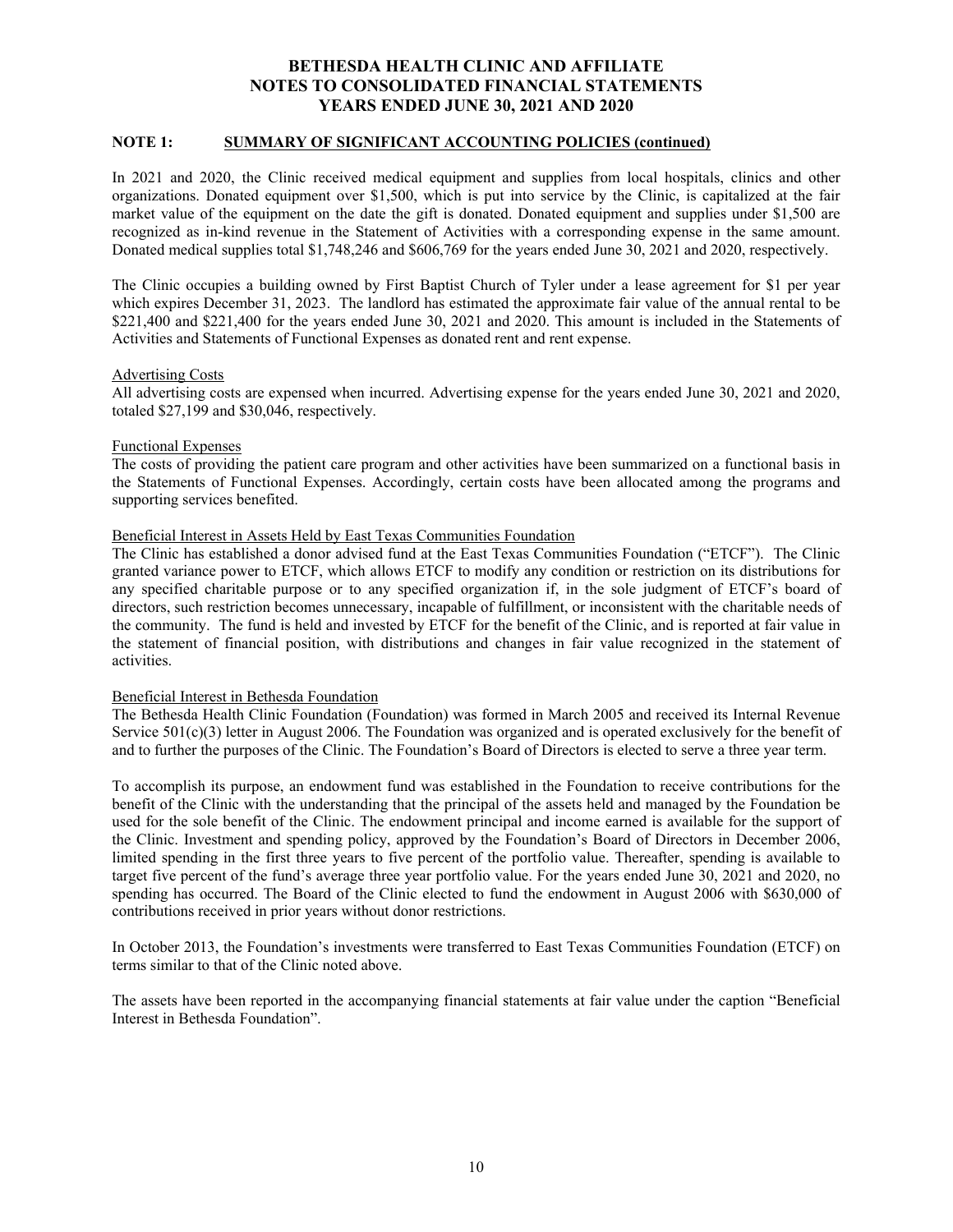### **NOTE 1: SUMMARY OF SIGNIFICANT ACCOUNTING POLICIES (continued)**

### Fair Value of Financial Instruments

The Clinic's financial instruments consist principally of cash and cash equivalents, beneficial interests in assets held by others, and accounts payable. Financial Accounting Statements Board ("FASB") Accounting Standards Codification ("ASC" 820), *Fair Value Measurement*, defines fair value of a financial instrument as the amount that would be received in an asset sale or paid to transfer a liability in an orderly transaction between unaffiliated market participants. Assets and liabilities measured at fair value are categorized based on whether the inputs are observable in the market and the degree that the inputs are observable. The categorization of financial instruments within the valuation hierarchy is based on the lowest level of input that is significant to the fair value measurement. The hierarchy is prioritized into three levels (with Level 3 being the lowest) defined as follows:

Level 1 Inputs: Quoted prices in active markets for identical assets or liabilities that the entity has the ability to access.

Level 2 Inputs: Observable inputs other than prices included in Level 1, such as quoted prices for similar assets in active markets; quoted prices for identical or similar assets and liabilities in markets that are not active; or other inputs that are observable or can be corroborated with observable market data.

Level 3 Inputs: Unobservable inputs that are supported by little or no market activity and that are significant to the fair value of the assets and liabilities. This includes certain pricing models, discounted cash flow methodologies, and similar techniques that use significant unobservable inputs.

The fair value of the Clinic's cash equivalents and marketable securities was determined based on "Level 1" inputs. The Clinic does not have any marketable securities in the "Level 2" or "Level 3" categories. The Clinic believes that the recorded values of all the other financial instruments approximate their current fair values because of their nature and relatively short maturity dates or durations.

#### Compensated Absences

Employees of the Clinic are entitled to paid vacation and sick days, depending on job classification, length of service, and other factors. At June 30, 2021 and 2020 a provision of \$61,399 and \$62,746, respectively was included in payroll liabilities on the consolidated statement of financial position.

#### Recent Accounting Pronouncements

In June 2016, the FASB issued ASU 2016-13, "Financial Instruments – Credit Losses (Topic 326): Measurement of Credit Losses on Financial Instruments" which introduced a new model for recognizing credit losses on financial instruments based on an estimate of the current expected credit losses. The new current expected credit losses, or CECL, model generally calls for the immediate recognition of all expected credit losses and applies to financial instruments and other assets, including accounts receivable and other financial assets measured at amortized cost, debt securities and other financial assets. This guidance replaces the current incurred loss model for measuring expected credit losses, requires expected losses on available-for-sale debt securities to be recognized through an allowance for credit losses rather than as reductions in the amortized cost of the securities and provides for additional disclosure requirements. The ASU is effective for the Clinic for the annual reporting period beginning July 1, 2023. The Clinic is currently evaluating the effects of adoption of ASU 2016-13 will have on its consolidated financial statements.

In February 2016, FASB issued ASU 2016-02, "Leases" (ASC Topic 842). This update requires lessees to record a lease liability that represents the lessee's future lease obligation and a right-of-use asset that represents the lessee's right to use or control of a specified asset for the lease term. The Clinic is currently evaluating the provisions of ASU 2016-02, which are effective for fiscal years beginning after December 15, 2021.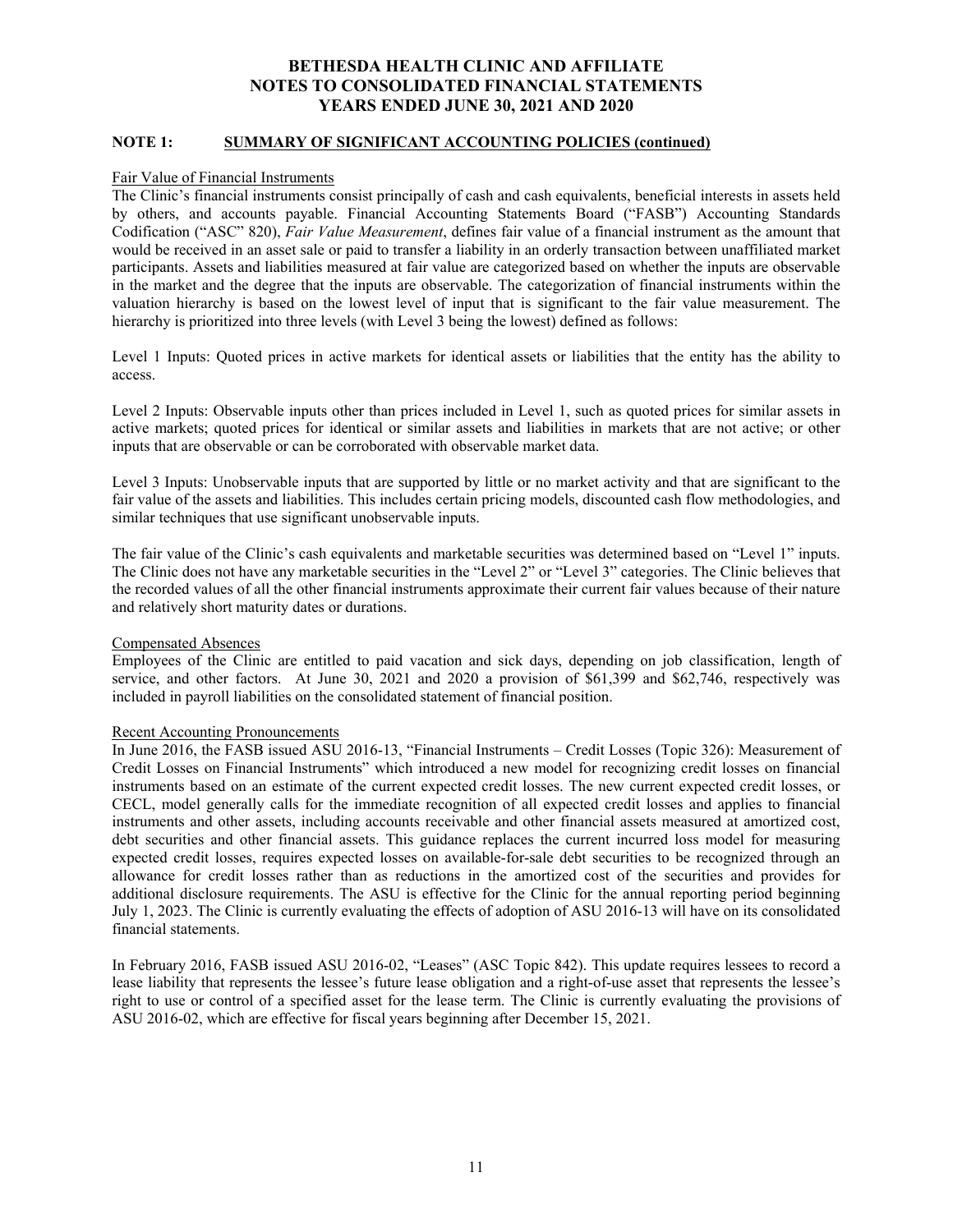### **NOTE 2: BENEFICIAL INTEREST IN ASSETS HELD BY OTHERS**

The Clinic has beneficial interest in assets held by the East Texas Communities Foundation ("ETCF"), and the Bethesda Foundation ("the Foundation"), as described in Note 1. Below is a reconciliation of the beginning and ending balances of beneficial interest in assets held by ETCF and Bethesda measured at fair value on a recurring basis using significant unobservable inputs (Level 3) for the years ended June 30, 2021 and 2020:

| <b>The Foundation</b>  | 2021            | 2020            |
|------------------------|-----------------|-----------------|
| Beginning balance      | \$<br>1,441,534 | \$<br>1,373,738 |
| Contributions          | 194,800         |                 |
| Realized gain (loss)   | 68,431          | 48,718          |
| Unrealized gain (loss) | 226,527         | 1,279           |
| Interest and dividends | 28,791          | 31,309          |
| Fees                   | (14, 997)       | (13,510)        |
| Ending balance         | \$<br>1,945,086 | \$<br>1,441,534 |
| <b>ETCF</b>            | 2021            | 2020            |
| Beginning balance      | \$<br>431,171   | \$<br>273,331   |
| Contributions          | 450,000         | 145,000         |
| Realized gain (loss)   | 25,194          | 9,681           |
| Unrealized gain (loss) | 80,621          | 258             |
| Interest and dividends | 12,085          | 6,223           |
| Fees                   | (8,038)         | (3,322)         |
| Ending balance         | \$<br>991,033   | \$<br>431,171   |

# **NOTE 3: PROPERTY, FURNITURE AND EQUIPMENT**

Property, furniture and equipment consist of the following for the years ended June 30, 2021 and 2020:

|                                              | 2021            |   | 2020        |
|----------------------------------------------|-----------------|---|-------------|
| Equipment                                    | \$<br>1,120,393 | S | 1,060,753   |
| Leasehold improvements                       | 1,379,249       |   | 1,363,056   |
| Land                                         | 535,444         |   | 535,444     |
| <b>Building</b>                              | 1,868,706       |   | 1,830,305   |
| Total property, furniture and equipment      | 4,903,792       |   | 4,789,558   |
| Less: Accumulated depreciation               | (1,614,817)     |   | (1,430,959) |
| Total property, furniture and equipment, net | 3,288,975       | S | 3,358,599   |

Depreciation expense for the years ended June 30, 2021 and 2020 was \$183,859 and \$176,634, respectively. Depreciation is provided over the estimated useful lives of the respective assets on a straight-line basis. Routine repairs and maintenance are expensed as incurred. The land and building are collateral for the debt described in Note 9.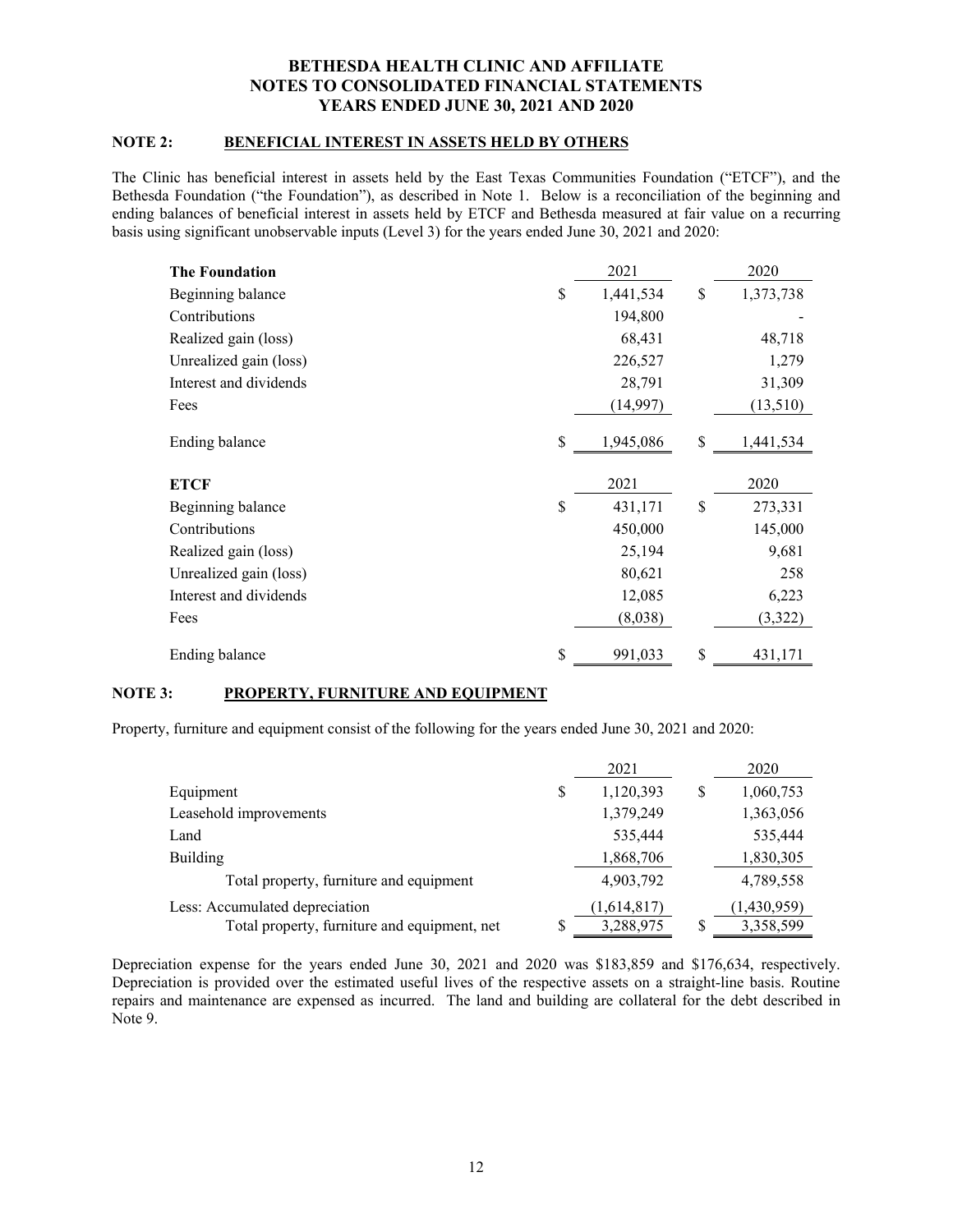### **NOTE 4: BOARD DESIGNATED NET ASSETS**

A portion of the Clinic's net assets without donor restrictions has been designated by the Clinic's board. Boarddesignated net assets are available for the following purposes for the years ended June 30, 2021 and 2020:

|                                   | 2021      | 2020      |
|-----------------------------------|-----------|-----------|
| Reserve                           | 273,331   | 431,171   |
| Maintenance                       | 10.000    | 10,000    |
| Foundation                        | 1,373,738 | 1.441.534 |
| Total board designated net assets | 1,657,069 | 1.882.705 |

## **NOTE 5: NET ASSETS WITH DONOR RESTRICTIONS**

The Clinic's net assets with donor restrictions are subject to the following purpose:

|                                          | 2021 |                | 2020      |
|------------------------------------------|------|----------------|-----------|
| Clinic operations                        | S    | S              | 2,000     |
| Direct patient care                      |      | 5,092          | 2,076     |
| Gynecological equipment                  |      | 16,774         |           |
| IT training                              |      | 32,600         |           |
| Nurse practitioner                       |      | 49.916         |           |
| Expansion                                |      | 1,000,000      | 1,000,000 |
| Prostate care                            |      | 11,632         | 41,735    |
| X-ray                                    |      | 14,250         | 14,250    |
| Total net assets with donor restrictions | S    | 1,130,264<br>S | 1,060,061 |

### **NOTE 6: CONCENTRATIONS**

The Clinic maintains its cash balances in two financial institutions. The balances are insured by the Federal Deposit Insurance Corporation up to \$250,000. For the years ended June 30, 2021 and 2020, the Clinic's uninsured cash balances were \$318,293 and \$528,783 respectively.

The Clinic receives a significant portion of its donated professional services revenue from Texas Spine and Joint Hospital, Ltd. For the years ended June 30, 2021 and 2020, the hospital donated services valued at \$979,959 and \$275,287, respectively.

### **NOTE 7: JOINT COSTS**

The Clinic's office is often used to educate the public, request public participation in programs, and to inform donors about the Clinic's activities. The Clinic's major joint operating costs are salaries, benefits, insurance, utilities, rent, office and meeting supplies, depreciation and postage.

Joint operating costs incurred by the Clinic for the years ended June 30, 2021 and 2020, totaled \$3,758,120 and \$2,679,325 respectively. The 2021 joint costs are allocated on the statement of functional expenses as follows: \$2,359,835 (63%) to patient care, \$531,403 (14%) to general and administrative expense, and \$866,882 (23%) to fund-raising. The 2020 joint costs are allocated on the statement of functional expenses as follows: \$2,033,171 (76%) to patient care, \$364,485 (14%) to general and administrative expense, and \$281,669 (11%) to fund-raising.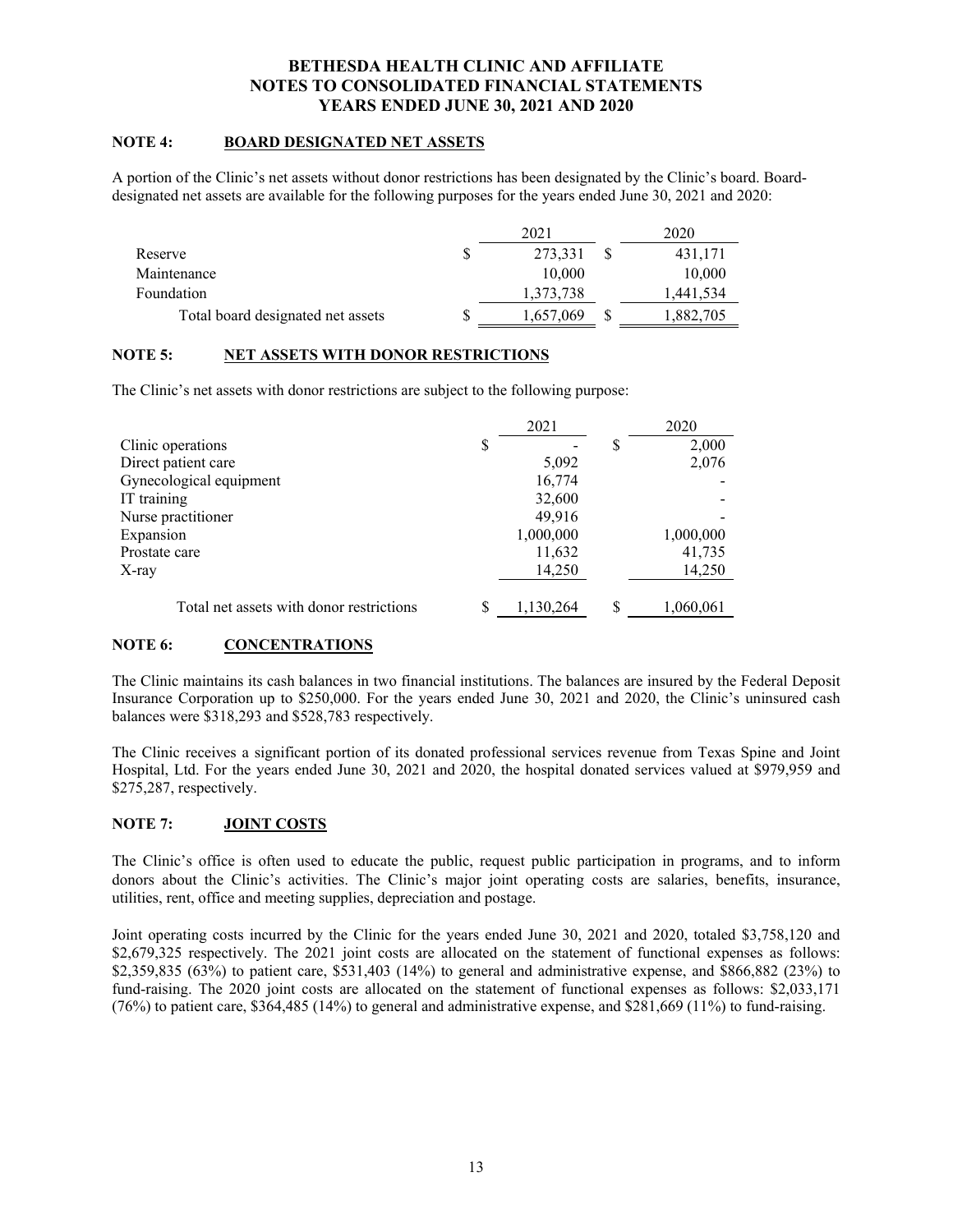### **NOTE 8: OPERATING LEASES**

The Clinic has entered into operating leases for both its Troup Highway Hangars of Hope location and for storage and sorting facilities that expire at various times through May 2025. Future minimum rental payments under the leases are as follows:

| Year Ending June 30, | Amount        |
|----------------------|---------------|
| 2022                 | \$<br>189,442 |
| 2023                 | 188,160       |
| 2024                 | 146,784       |
| 2025                 | 12,232        |
|                      | \$<br>536,618 |

Rent expense for the years ended June 30, 2021 and 2020 was \$218,000 and \$162,802, respectively.

### **NOTE 9: LONG -TERM DEBT**

At June 30, 2021 and 2020, long-term debt was comprised of the following:

|                                                                                                                                                                                                                                                                                                                                                                                                                                                                                                                                                                                                                                                                                                        | 2021           | 2020        |
|--------------------------------------------------------------------------------------------------------------------------------------------------------------------------------------------------------------------------------------------------------------------------------------------------------------------------------------------------------------------------------------------------------------------------------------------------------------------------------------------------------------------------------------------------------------------------------------------------------------------------------------------------------------------------------------------------------|----------------|-------------|
| Note secured by the building as well as any equipment, furniture, and<br>fixtures within the building. Beginning May 15, 2017, the note is payable<br>quarterly with 25 principal and interest payments of \$31,175 bearing<br>interest at 3.77%. Beginning August 15, 2023, the note is payable with 75<br>quarterly principal and interest payments estimated at \$30,446 bearing<br>interest at 1.641% plus a variable margin currently at 1.85%, or 3.491%.<br>The note matures February 15, 2042.                                                                                                                                                                                                 | 1,084,989<br>S | \$1,835,675 |
| CARES Act Loan in the amount of \$574,942, dated April 13, 2020 matures<br>April 13, 2022, and bears interest at a rate of 1.00% per annum, payable<br>monthly commencing on November 13, 2020. The note may be prepaid by<br>the Clinic at any time prior to maturity with no prepayment penalties. The<br>Clinic may applied for forgiveness of the amount due on loan in an amount<br>equal to the sum of the cost for payroll costs, any payment of interest on a<br>covered mortgage obligation, payments on a covered rent obligation, or<br>any covered utility payment incurred during the 8-week period beginning<br>April 13, 2020. The Clinic was forgiven the balance of the loan December |                |             |
| 18, 2020 and that amount is included in other income                                                                                                                                                                                                                                                                                                                                                                                                                                                                                                                                                                                                                                                   |                | 574,942     |
|                                                                                                                                                                                                                                                                                                                                                                                                                                                                                                                                                                                                                                                                                                        | 1,084,989      | 2,410,617   |
| Less current portion                                                                                                                                                                                                                                                                                                                                                                                                                                                                                                                                                                                                                                                                                   | (91, 920)      | (308, 174)  |
| Long-Term Debt                                                                                                                                                                                                                                                                                                                                                                                                                                                                                                                                                                                                                                                                                         | 993,069        | 2.102.443   |

Future maturities of long-term debt as of June 30, 2021 are as follows:

| 2022       | S | 91,920  |
|------------|---|---------|
| 2023       |   | 90,108  |
| 2024       |   | 90.942  |
| 2025       |   | 94,285  |
| 2026       |   | 97,666  |
| Thereafter |   | 620,068 |